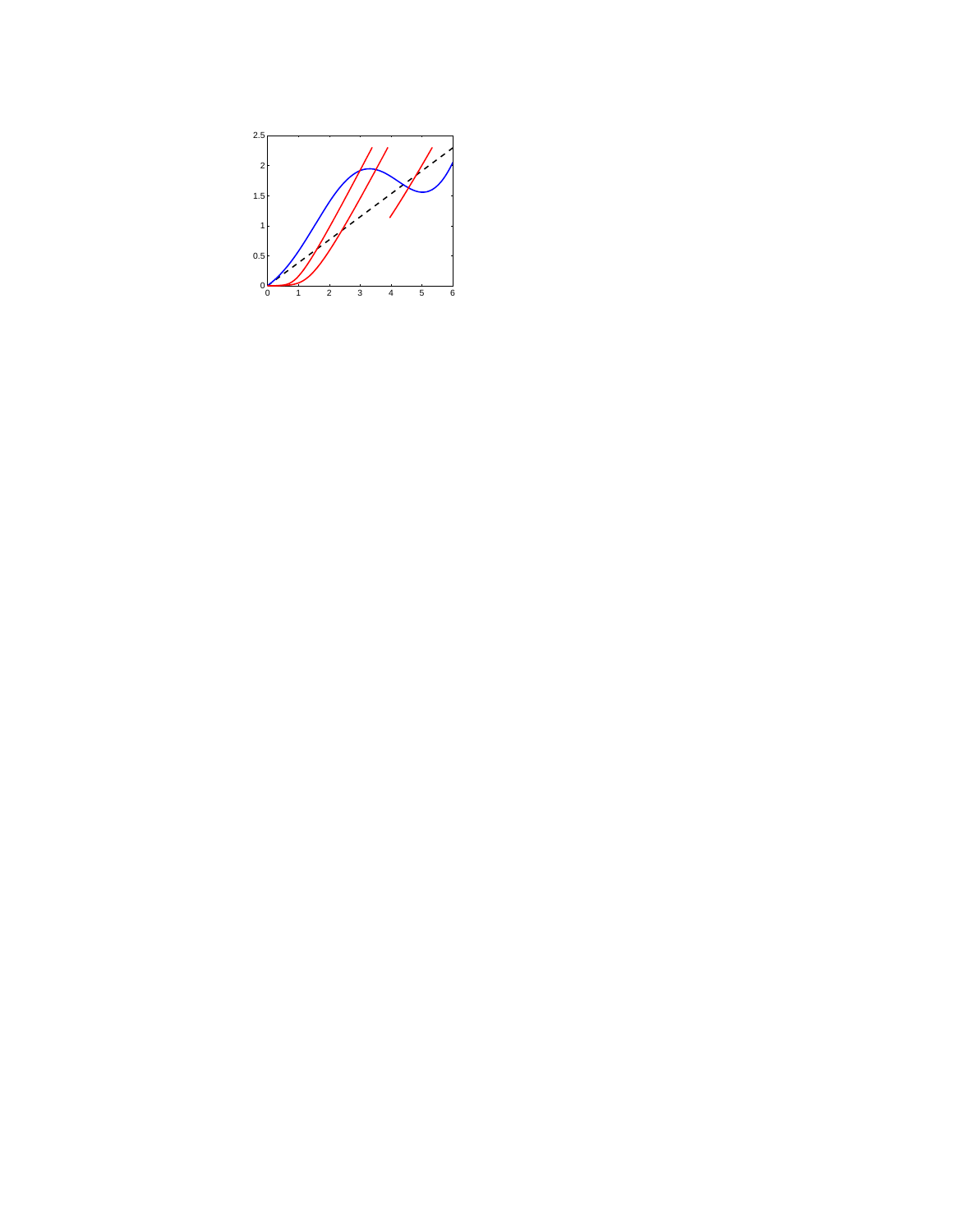

Fig. 4. The pulse energy per pulse with the increase of  $E_{sat}$ . The upper panel (a) is for the cavity with a single transmission function for generating nonlinear polarization rotation (NPR), and the bottom panel is for dual NPRs. The cavity parameters are the same as those used in Fig. 3. With a single NPR, the pulse energy will trigger the multi-pulse transition (red dot) at energy of approximately 4. The dual NPR cavity remains stable (red dot) up to an energy of approximately 13 before generating chaotic solutions. Thus the dual transmission can enhance the pulse energy by a factor of three. The blue vertical dash lines indicate the multi-pulse transition points.

defined by Eqs. (1), (3) and (4). The first cross point (red point) of the blue nonlinear loss curve and the threshold line is extended far from the first period of the nonlinear loss. Multi-pulsing can be suppressed in this broad region before the red point. We should note that bifurcation and chaos still can occur in this broad region while the loss curve has large slope [13].

Figure 4 demonstrates the simulation results with the iterative process outlined in Li *et al.* [13] for two key cases: a single transmission curve, i.e. only one set of waveplates and polarizers for generating nonlinear polarization rotation, and the dual transmission curve of Fig. 3 as illustrated in Fig. 1(b). Figure 4(b) clearly demonstrates that the multi-pulsing instability is suppressed by the proper engineering of the dual transmission curve. Indeed, a nearly 200% increase in performance can be achieved before the onset of chaotic dynamics. Given the tremendously large parameter space afforded by practical experiments, it is anticipated that this performance enhancement can be further increased. In contrast, Fig. 4(a) shows that a single transmission curve quickly trigger the multi-pulsing once the single pulse energy reaches the MPI threshold point defined by the red points in Fig. 2(a) and Fig. 3(a). To understand this enhancement more clearly, we can interpret its results by a specific example. Assume that: (i) the pulse shape (width) is not significantly altered per round trip so that the output pulse width is approximately 100fs; (ii) The cavity length is assumed to be composed of 20m of optical fiber with a nonlinearity coefficient of  $2W^{-1}km^{-1}$ ; and (iii) The doped fiber will provide small signal gain 30dB. Then the laser pulse output will be limited to 33nJ while the peak power is 330W before triggering the multi-pulsing instability. After we insert the second NPR set, this energy limitation can be enhanced to about 100nJ with 200% improvement.

The simple geometrical arguments and theory expounded here build upon previous findings [13] by suggesting a practical way of generating a nonlinear transmission curve capable of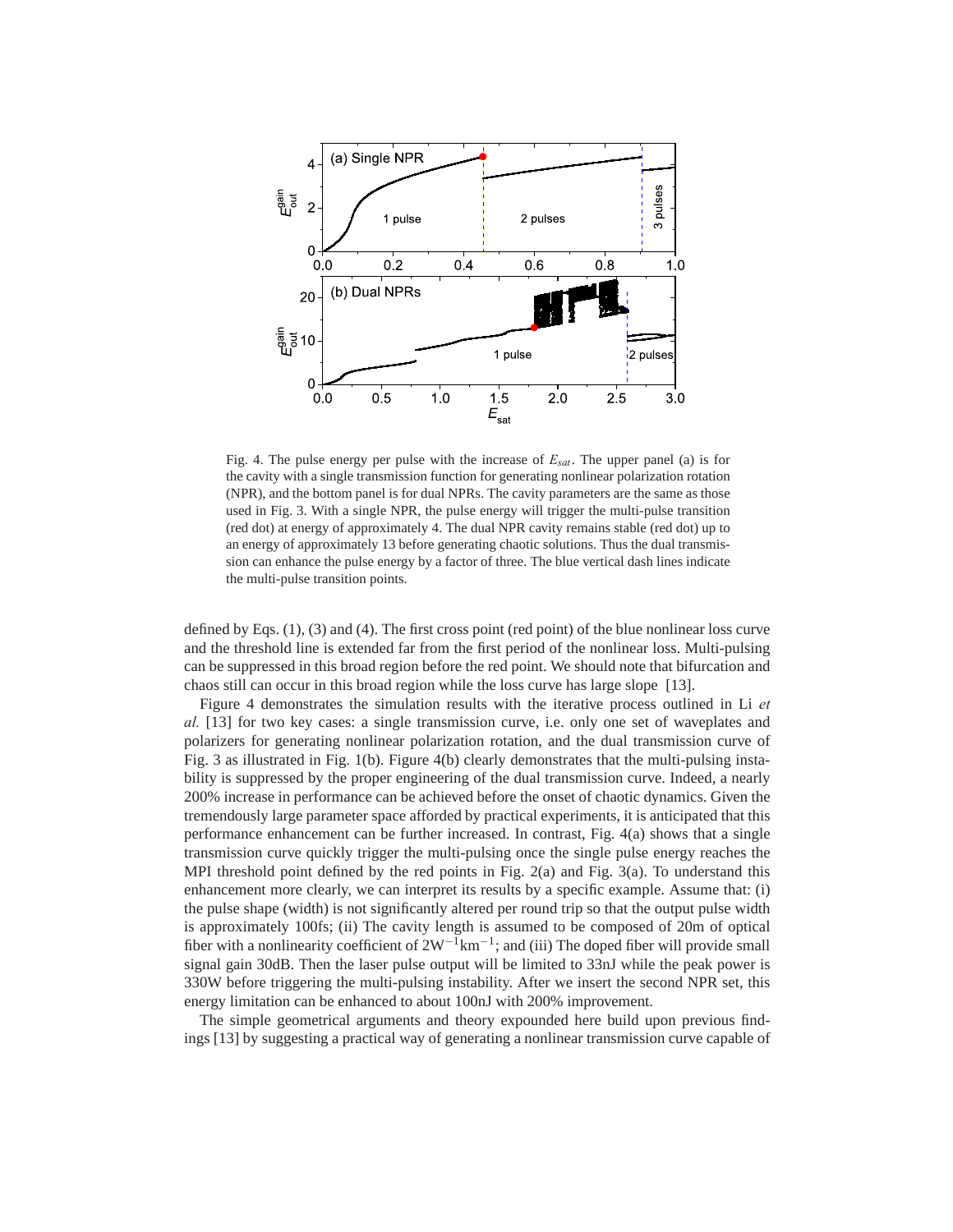suppressing MPI. Indeed, the dual transmission is a simple and elegant way of engineering the requisite transmission. In the next section, full cavity simulations demonstrate that the simple engineering principle of transmission curve design indeed produces performance enhancement.

## **4. Full laser cavity dynamics with dual transmission**

The simulations with the geometrical model in Section 3 has shown promising enhancement to the pulse energy with another set of NPR in the laser cavity. The simulations are based on such a generic geometrical model which can be applied in most types of mode locked laser but loss some important features of specific fiber laser cavities such as dispersion and nonlinearity. The results from the geometrical model can only show the qualitative results to demonstrate the working principle of the enhancement by the additional NPR. But since the performance of such fiber laser systems can be affected by the neglected features significantly, it's necessary to perform full simulations with a sophisticate model for such cavities. To affirm the theoretical predictions of the simplified model of the previous section, full simulations of the laser cavity shown in Fig. 1(a) are performed. The governing equations in the *j*-th fiber section are given by coupled nonlinear Schrödinger equations (CNLS) [12, 23, 24]:

$$
i\frac{\partial u}{\partial z} + \frac{D_j}{2}\frac{\partial^2 u}{\partial t^2} - K_j u + (|u|^2 + A|v|^2) u + Bv^2 u^* = iR_j u,
$$
 (5a)

$$
i\frac{\partial v}{\partial z} + \frac{D_j}{2}\frac{\partial^2 v}{\partial t^2} + K_j v + (|v|^2 + A|u|^2)v + Bu^2 v^* = iR_j v,
$$
 (5b)

where

$$
R_j = \frac{2g_{0,j}}{1 + (\|u\|^2 + \|v\|^2)/e_{0,j}} \left(1 + \tau_j \frac{\partial^2}{\partial t^2}\right) - \Gamma_j.
$$
 (6)

In the above system, *u* and *v* represent the two orthogonally polarized electric field envelopes in an optical fiber with birefringence  $K_i$ . The  $z$  coordinate denotes the propagating distance normalized by the length of the first fiber section, and *t* denotes the retarded time normalized by the full-width at half-maximum of the pulse.  $D_i$  is the averaged group velocity dispersion of the *j*-th fiber section (doped and undoped fiber sections), and is positive for anomalous dispersion and negative for normal dispersion. In the ANDi laser which we consider in this paper, *D* is always negative [9]. The nonlinear coupling parameters *A* (cross-phase modulations) and *B* (four-wave mixing) are determined by the material of the optical fiber. In axial symmetrical fibers,  $A + B = 1$  will be satisfied and, specific values  $A = 2/3$  and  $B = 1/3$  [23,24] are adopted in normal single mode fibers. The dissipative terms,  $R_j$ , accounting for the saturable, bandwidth limited saturating gain and attenuation, In particular,  $g_{0,i}$  and  $e_{0,i}$  are the nondimensional pumping strength and the saturating energy of the gain respectively for each section of fiber. The parameter  $\tau_j$  characterizes the bandwidth of the pump, and  $\Gamma_j$  measures the distributed losses caused by the output coupling and the fiber attenuation. Note that  $||u||^2 = \int |u|^2 dt$  and  $||v||^2 = \int |v|^2 dt$  denote the energy in each of the orthogonally polarized electric field components where integration is for  $t \in [-\infty, \infty]$ .

The effect of the waveplates and passive polarizer can be modeled by the corresponding Jones matrices [12, 25]. The standard Jones matrices of the quarter-waveplate, half-waveplate and polarizer are given, respectively, by

$$
W_{\frac{\lambda}{4}} = \begin{pmatrix} e^{-i\pi/4} & 0\\ 0 & e^{i\pi/4} \end{pmatrix},
$$
 (7a)

$$
W_{\frac{\lambda}{2}} = \begin{pmatrix} -i & 0\\ 0 & i \end{pmatrix},\tag{7b}
$$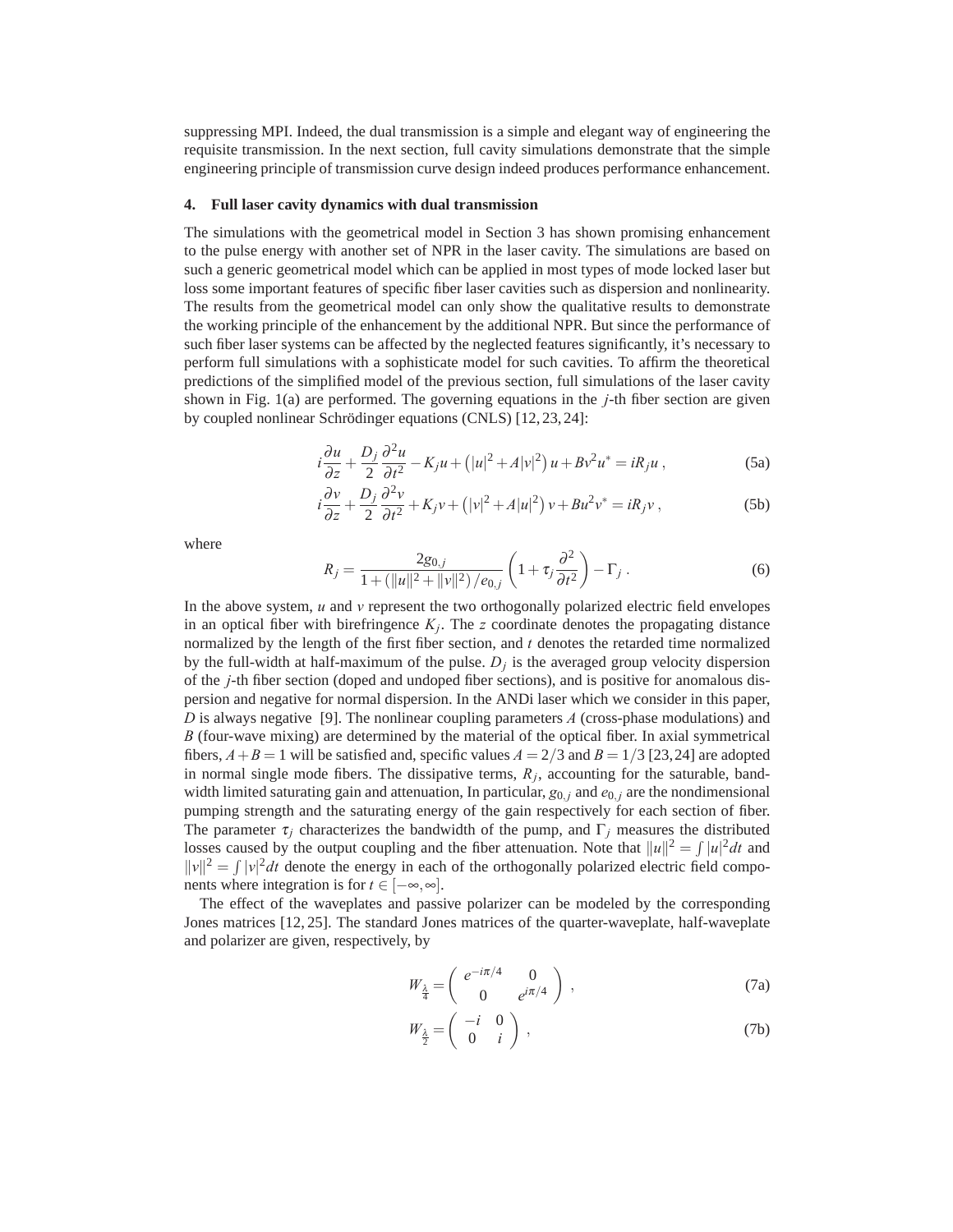

Fig. 5. The stable mode-locked pulse shape is shown as a function of increasing saturation energy *e*0*, <sup>j</sup>* in (a) for a single NPR laser cavity and (b) for a dual NPRs laser cavity. Panel (c) shows the pulse peak power and energy variation with  $e_{0,j}$  for both lasers. The vertical blue lines indicate the multi-pulsing transition threshold. In the top panel of (c), the line with square marks shows the peak power and the line with circle marks shows the pulse energy. The zoomed solid square and hollow circle at  $e_{0,1} = 6.2$  indicate the maximum peak power and pulse energy that can be obtained in this laser. There are two pair of zoomed marks in the bottom panel of (c). The left pair marks at  $e_{0,1} = 30$  show the pulse with maximum pulse energy and the right pair marks at  $e_{0,1} = 64$  show the pulse with maximum peak power. The three pulses indicated by the three pair zoomed marks are shown in (d). The black dot line shows the pulse with maximum energy and peak power obtained in single NPR system shown in (a) and the top panel of (c). The blue dash line/red solid line shows the pulse with maximum energy/peak power in dual NPR system shown in (b) and the bottom panel of (c). The parameters of the single NPR system are  $\alpha_1 = 0$ ,  $\alpha = 0.49\pi$ ,  $\alpha = 0.2\pi$ ,  $\alpha_p = 0.45\pi$ ,  $K_1 = 0.1, D_1 = -0.4, \tau_1 = 0.1, \Gamma_1 = 0.1, g_{0,1} = 1.73$  and  $e_{0,1}$  is varied. The parameters in the dual NPR system are same as the single NPR system only except that the variables  $g_{0,2} = 0$  and  $e_{0,2} = 0$ , which means the second NPR set is passive. Other parameters of the second set NPR are same to the first set.

$$
W_p = \left(\begin{array}{cc} 1 & 0 \\ 0 & 0 \end{array}\right). \tag{7c}
$$

These matrices are valid only when the principle axes of the devices are aligned with the fast axis of the fiber. For arbitrary orientation  $\alpha_j$  ( $j = 1, 2, 3, p$ ) shown in Fig. 1, the matrices are modified according to

$$
J_j = R(\alpha_j)WR(-\alpha_j) \,, \tag{8}
$$

where  $W$  is the Jones matrix of the device given in Eq. (7) and  $R$  is the rotation matrix

$$
R(\alpha_j) = \begin{pmatrix} \cos \alpha_j & -\sin \alpha_j \\ \sin \alpha_j & \cos \alpha_j \end{pmatrix} . \tag{9}
$$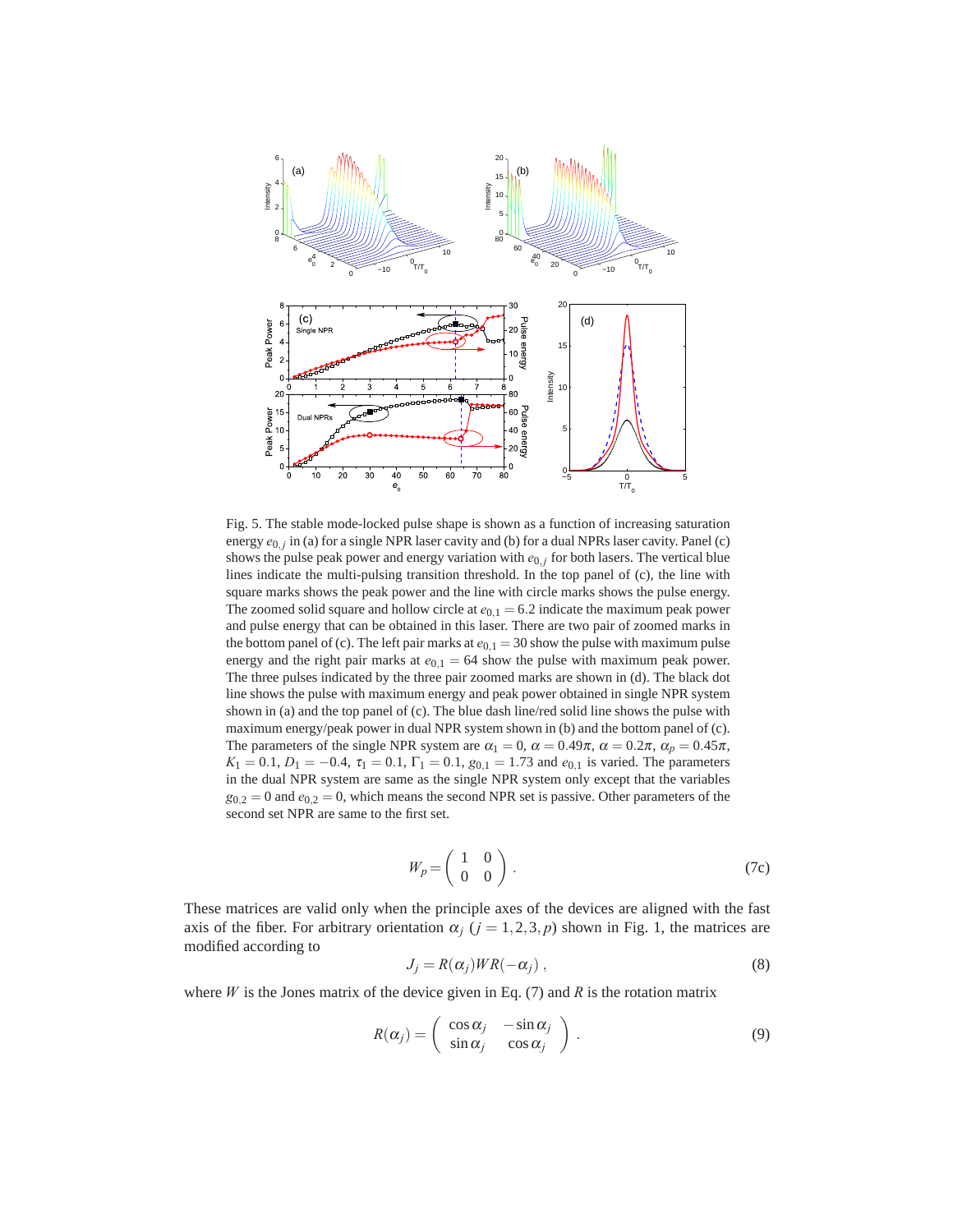

Fig. 6. The peak power (blue line with square marks) and pulse energy (red line with circle marks) with the maximum  $e_{0,1}$  without triggering the multipulsing at different  $\beta_3$  in dual NPRs cavity. The red dot line and blue dash line are the maximum pulse energy and peak power can be obtained in single NPR cavity. The zoomed blue square and red circle marks correspond to the results with dual NPRs in Fig. 5.

The governing evolution equations (5) together with Jones matrices (8) gives a full description of pulse propagation in the laser system. The principle of operation involves iterations of solving the CNLS over one round trip and applying the Jones matrices of the waveplates and polarizer consecutively. The discrete application of Jones matrices after each cavity round trip acts like a filter that can be tuned to control the mode-locking behavior. Indeed, they are responsible for generating the nonlinear transmission functions  $T_1$  and  $T_2$ . Depending on their orientations, the waveplates and the polarizer can either destabilize the field propagating in the cavity or lock it into a particular polarization component so that robust mode-locking can be achieved.

Simulations of the full cavity dynamics and mode-locking for normal dispersion are shown in Fig. 5 for both a single and dual transmission configuration. In both cases stable modelocking is achieved. However, the maximum performance using two sets of waveplates and polarizers gives a significant increase in energy delivery. In simulations, we first find a stable mode locking setting of the wavepaltes and polarizer. Then we increase the saturation energy of the gain *e*0*,*<sup>1</sup> slightly. The pulse peak power and energy will both increase till the multipulsing been triggered with  $e_{0,1} > 6.2$ . The maximum pulse peak power and energy can be obtained with these parameters are 6.0 and 15.2 as shown in Fig. 5(a). Then we add one more set of fiber, waveplates and polarizer into the cavity. The second set parameters are same to the first set shown in Fig. 5(a) except  $g_{0,2} = 0$ . Then  $e_{0,1}$  is varied again as shown in Fig. 5(b). With the dual NPRs setting, the peak power and pulse energy can be enhanced to 18.7 and 31.4 before the multipulsing been triggered while  $e_{0,1} > 64$ . The peak power and pulse energy variation with the increase of  $e_{0,1}$  in both cavity settings are shown in Fig. 5(c). Note that with dual NPRs